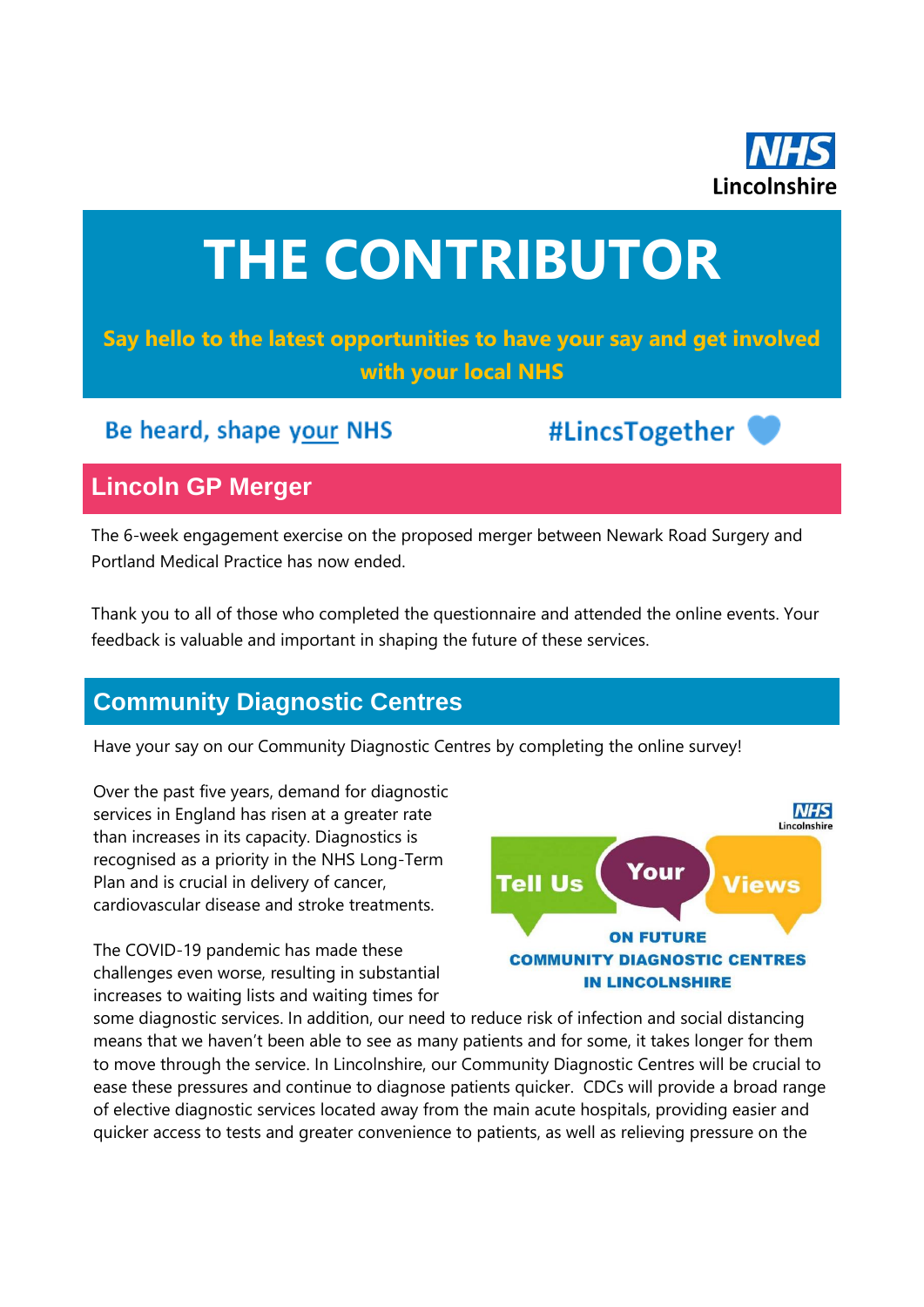main hospitals by reducing outpatient referrals and attendances. Patients will be able to continue to access diagnostic services at the hospitals if preferred or at the CDC sites.

For further information about the proposal and to complete the questionnaire please click on the following link –

#### **[Complete the survey here!](https://nhslincolnshire.qualtrics.com/jfe/form/SV_cUCr1UxvlXSfrP8)**

## **Every Mind Matters**

The NHS is here to help. Feelings of anxiety and depression can affect us all. If you need help with your mental health, you can refer yourself, or your GP can refer you. Let us help you get your feet back on the ground. Go to [nhs.uk/help](http://nhs.uk/help)

[#HelpUsHelpYou](https://www.facebook.com/hashtag/helpushelpyou?__eep__=6&__cft__%5b0%5d=AZVCksbLkFeVX8_A2BCFP9m2286SxPByc62MLv2-FPsT_Sn1sRhv2AZJTWQ9Du8EX1WKTnXFv3hECd8rH7xw2-qpe_3tcoOka1iAfQwv4sDGyzefuCWQ-fEA4Sl20FQUDql4vUh31wQwAsmjqK9JdupHV3I9LLoRmWmNCOiSUAarvEM7sI23Qcmd4ZZDmk-KRdM&__tn__=*NK-R)



## **Are you interested in co-production?**

#### **Would you like to be involved in shaping the environment of our new Adult Acute Inpatient unit in Boston?**

Lincolnshire Partnership Foundation Trust (LPFT) are looking to work with people who have experience of being on an inpatient ward or are the carer/family member who has visited a mental health inpatient ward.

We would like to invite you to become a member of our Building Together Focus Group looking at the environment and decoration of our new building which will have single en-suite bedroom facilities.

This is an exciting opportunity to be involved in from the ground up and to work with us to help shape the future of inpatient provision in Lincolnshire.

If you would be interested in joining this group or would like further information on the project, please contact us on [lpft.involvement@nhs.net](mailto:lpft.involvement@nhs.net)

We hold our meetings fortnightly on a Tuesday from 10am to 12pm via MS Teams.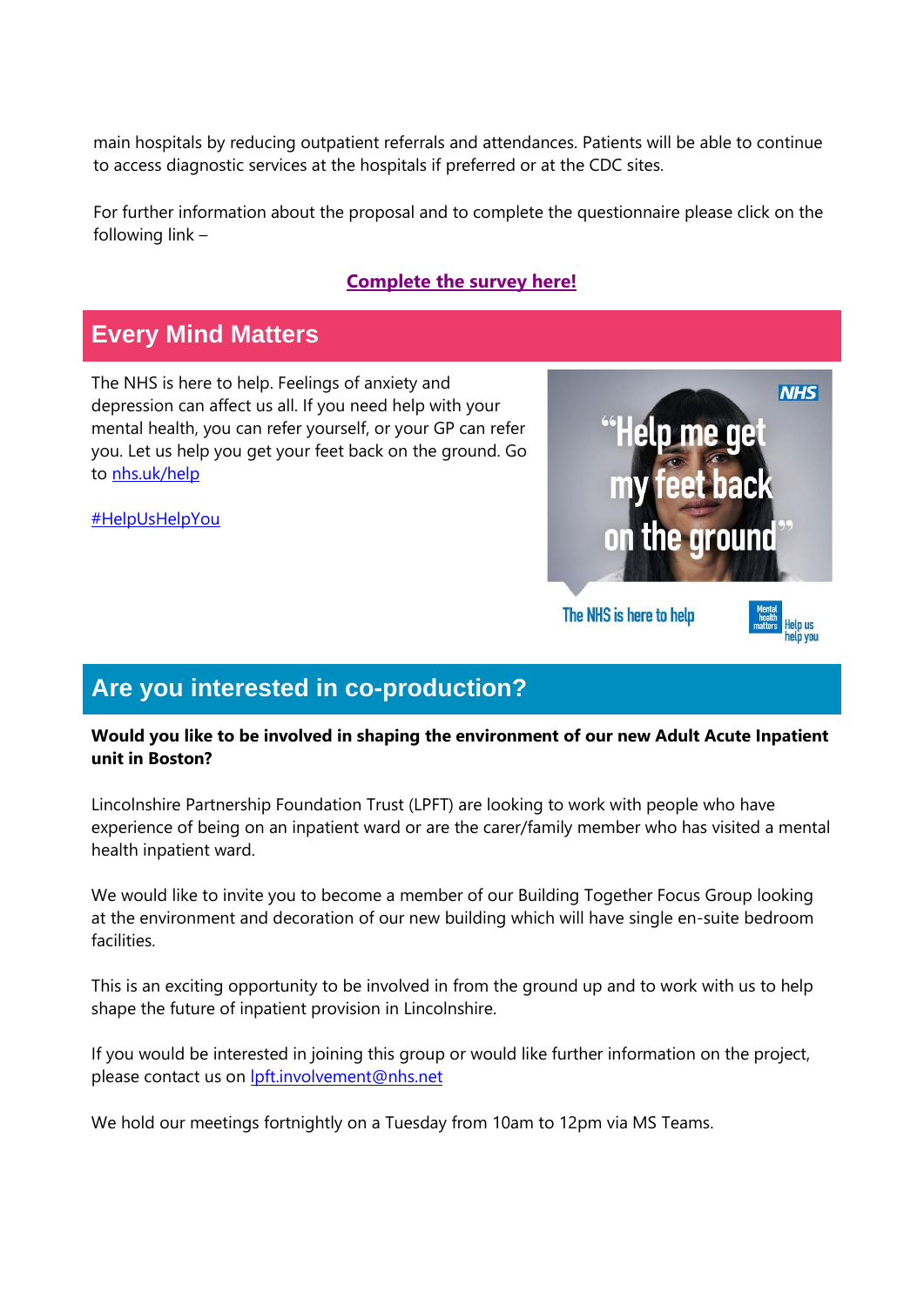## **The Lincolnshire Recovery College**

We are excited to be able to share with you our new Spring term 2022 prospectus and timetable.

At the Lincolnshire Recovery College, we provide an educational approach towards mental health, recovery and wellbeing, we recognise the importance of lived experience in inspiring hope and offering practical tips to help people live well.

- All our courses are co-designed and co-delivered by 'experts by experience' and experts by expertise.
- Our courses remain on-line and are delivered via MS Teams, they are between 60-90 minutes in duration.
- We cover a wide range of topics on mental health and wellbeing and we're open to ANYONE aged 16+ (this includes YOU!)
- We offer a 'Find out more' session for anyone who would like to learn more about the college – this can be booked via our email address [lpft.recovery.college@nhs.net](mailto:lpft.recovery.college@nhs.net)

Best wishes, The Lincolnshire Recovery College Team

Online application form <https://www.lpft.nhs.uk/our-services/adults/recovery-college/recovery-college-registration-form>

Visit our webpage [www.lpft.nhs.uk/recovery-college](http://www.lpft.nhs.uk/recovery-college)

## **Lincs Ladies Walking Football Festival**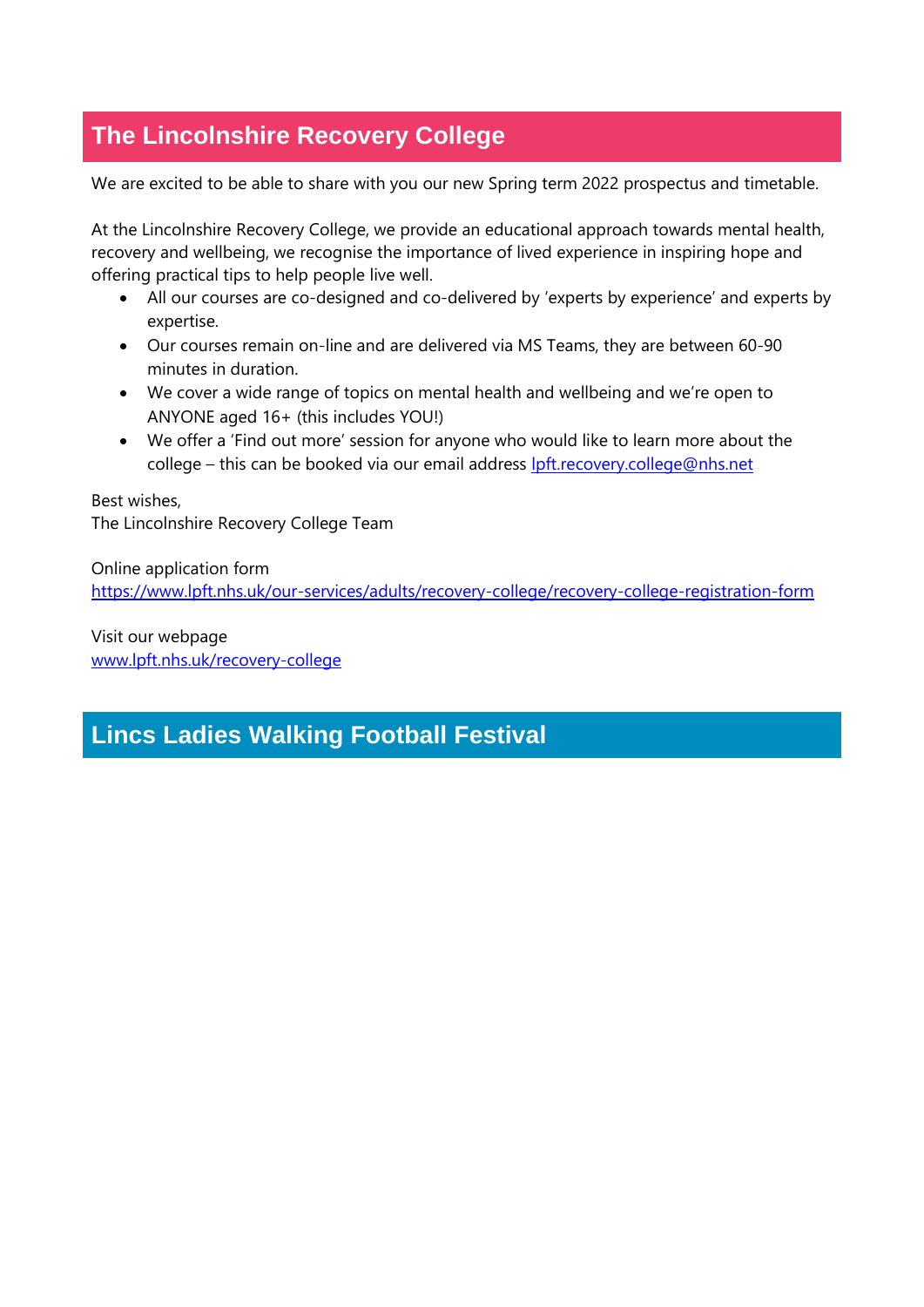

contact Steph.Powell@lincolnshirefa.com

## **Good Mood Café Launch!**



**Men DO Events and Activity Programme February and March**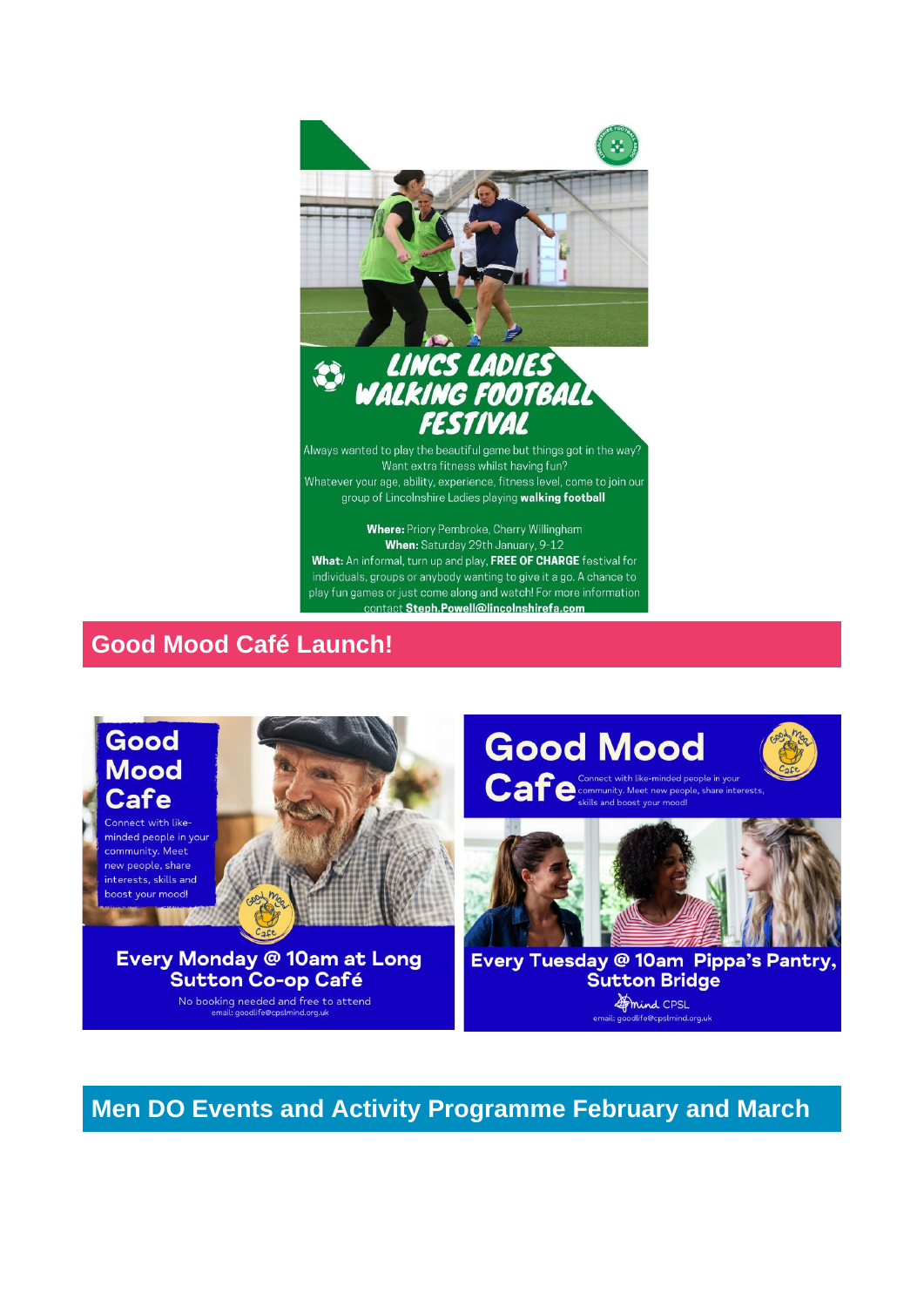#### **Men Do Events and Activity Programme**

#### **February 2022**

**Chinese New Year Celebration** Thursday 3rd 7pm China Rose, 34 High Street, Mablethorpe, LN12 1AD

Tai Pan, 138 Eastgate, Louth, LN11 9AA

**Virtual Bingo** Thursday 10<sup>th</sup> 7:30pm – Zoom

Light-hearted online bingo, with real prizes to be won. Women welcome to this event.

#### **Bowls Or Bowling**

Tuesday 22<sup>nd</sup> 12pm – Skegness Empire Bowl & Bar, Grand Parade, PE25 2UG. Two games of ten pin bowling, followed by a drink in the bar.

Thursday 24<sup>th</sup> 11:45am – Louth Indoor Bowls, Birch Rd, Louth, LN11 8DU. Have a try at bowls with tuition from the pros. Followed by food in the cafe.

#### **March 2022**

#### **National Coal Mining Museum** Thursday 3<sup>rd</sup> 11am - 3:15pm

180 years of coal mining history set out in acres of woodland. The visit includes a tour 140m underground. There is opportunity to then have lunch in the on-site café.

Transport included for this event, collecting from Skegness, Mablethorpe and Louth, starting 7:30am. To make this trip available to all, we have included +1's which is open to women.

#### **Pub Games Night**

Friday 11<sup>th</sup> 7pm at The Louth, High Street, Mablethorpe, LN12 1AF

Wednesday 16<sup>th</sup> 7pm at The Woolpack Inn, Louth, LN11 0DA

Classics like dominoes, cards, connect four and Jenga. Light bites provided.

**Easter Brunch** Wednesday 30<sup>th</sup> 10:30am at Farmer Browns Ice Cream Parlour, Woodrow Farm, Huttoft, Alford, LN13 9RL

An easter themed brunch in a relaxed atmosphere.

#### **Masons Banter Breakfasts**

We have been fortunate to receive funding from The Freemasons which has enabled us to provide a regular free breakfast for men at local cafes on the 1<sup>st</sup> Tuesday of every month, 9am-11am. This can be used as an opportunity to get out and meet new people, or even just take an hour to yourself whilst enjoying a fry up.

There is no need to book these breakfasts, just get in touch to request your membership card which must be shown whilst ordering your food.

**Spilsby** – The Cornhill Café – 5 Cornhill, PE23 5JP **Mablethorpe** – The Louth – High Street, LN12 1AF **Louth** – The Trinity Centre – Eastgate, Louth, LN11 8DJ **Horncastle** – The Bridge – 17 Bridge St, Horncastle, LN9 5HZ **Alford** – Farmer Browns – Woodrow Farm, Huttoft, Alford, LN13 9RL **Wainfleet** – Filling Station, 40 High St, Wainfleet All Saints, PE24 4BN **Skegness** – Morrisons Store Café – Wainfleet Rd, PE25 3NZ

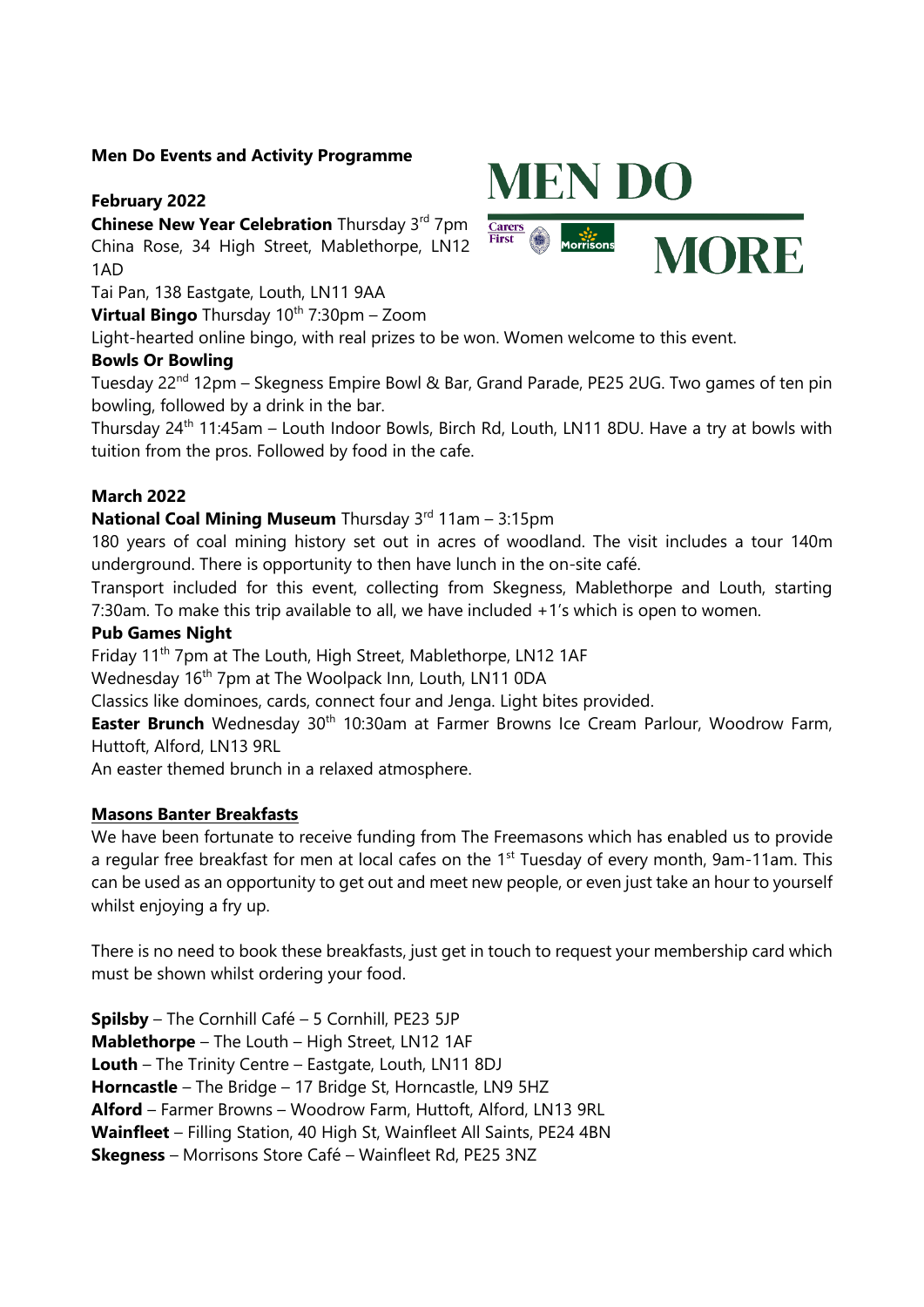The Men Do Project is **only for Men.** If you are over 50 and live in East Lindsey, why not give it a go. It is all about giving you the chance to get out, meet others and have fun doing something in which you are interested. All the activities and events are completely **FREE**, though



spaces may be limited and must be booked in advance. **To book your place on any activity or event or for more information call Carers First Hub on 0300 303 1555, Hannah on 07391 418586 or email: [hannah.key@CarersFIRST.org.uk](mailto:hannah.key@CarersFIRST.org.uk)**

## **YourVoice@healthwatch: Dental Services in Lincolnshire January 2022**

Healthwatch Lincolnshire continually hears from patients who are struggling to access dental services across the county.

If you want to know what is being done to provide better access and services, then be sure to join us in January for a BRAND-NEW virtual edition of our ever popular [YourVoice@Healthwatch](mailto:YourVoice@Healthwatch) event, focusing on dental care.

PLUS, we are excited to announce that YourVoice@healthwatch has had a makeover. That's right, in January 2022 we are doing things a bit differently. We will be sharing interviews, quick polls and information advice in the lead up to the Event which means we have some exciting weeks ahead!

Our LIVE Panel Event will return giving you the opportunity to ask the questions that you have concerning dental care across our county on **Wednesday 26th January** from 10.00am to 11.00am in a special live Panel Event.

If you'd like to submit a question for our panel, click on the link below to complete the form and register your interest for the event. We will send you the links to the virtual live Panel Event. You can also follow all the updates and interview feeds on our website and social media pages.

See you there!

Website: YourVoice@heathwatch: Dental Services [in Lincolnshire January 2022 | Healthwatch](https://www.healthwatchlincolnshire.co.uk/YourVoice%40heathwatch-Dental-Services-in-Lincolnshire-January-2022?fbclid=IwAR2uQnPMziZkbaWP-fyh7BjS8Q_XEQLdhQKYsm559kgb_ZqAKZk8r_99mxU)  [Lincolnshire](https://www.healthwatchlincolnshire.co.uk/YourVoice%40heathwatch-Dental-Services-in-Lincolnshire-January-2022?fbclid=IwAR2uQnPMziZkbaWP-fyh7BjS8Q_XEQLdhQKYsm559kgb_ZqAKZk8r_99mxU)

Facebook: <https://www.facebook.com/healthwatchlincolnshire/>

**Dedicated walk-in COVID vaccination sessions for pregnant women and needle-phobic people**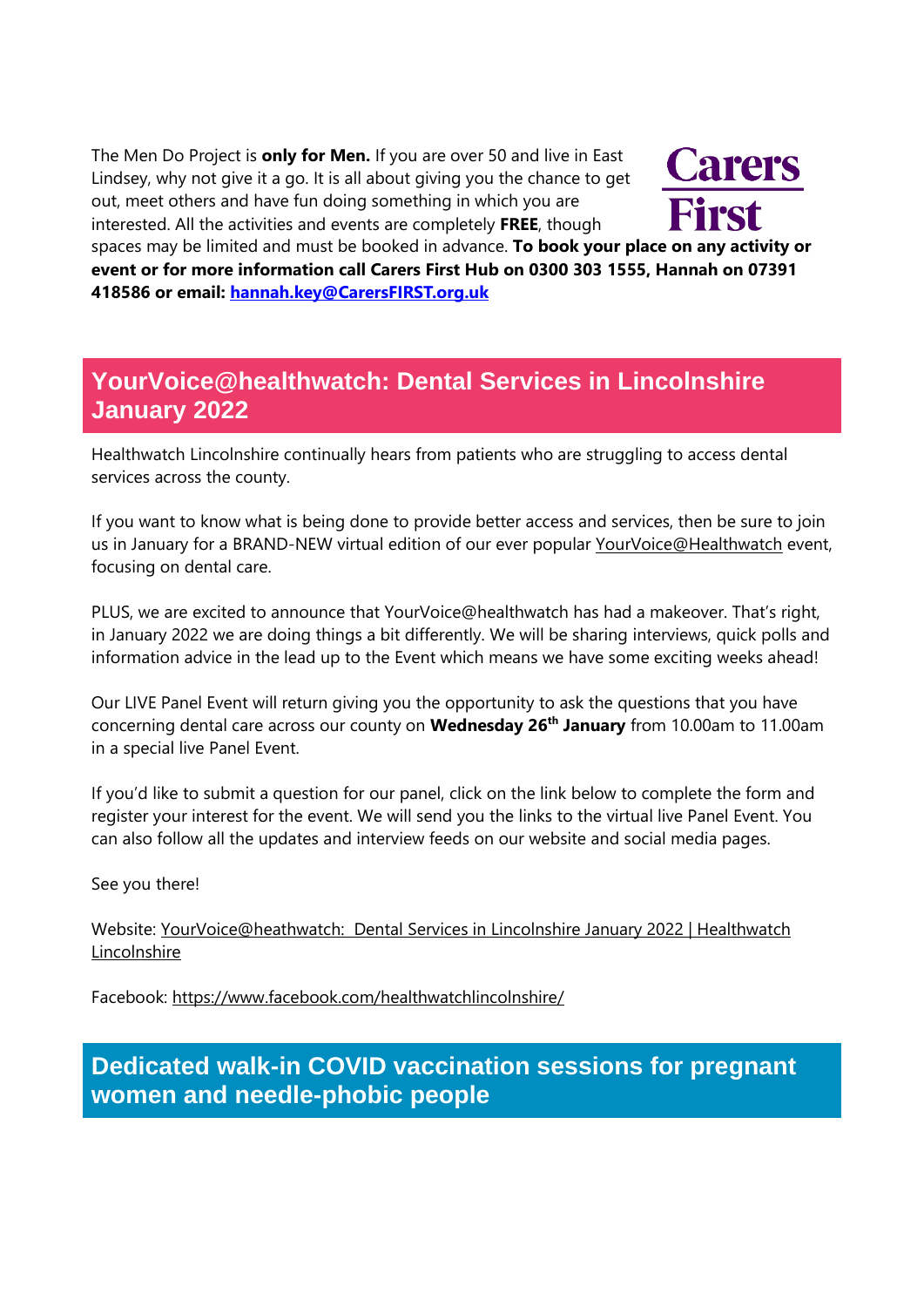Pregnant women and people who are needle-phobic will be able to take advantage of dedicated walk-in covid vaccination sessions this week and next at the county's two Mass Vaccination Centres at PRSA, Boston, and at the Lincolnshire Showground.

These dedicated sessions are to provide the opportunity for pregnant women to have a discussion with a midwife about the covid vaccination, and to provide a quiet environment should they want to get vaccinated. Similarly, with the walk-in sessions for people who are needle-phobic, the purpose is to provide the opportunity to attend for vaccination during a quieter time at PRSA and at the Lincolnshire Showground, when there's also less time pressure around the length of each appointment.

The sessions, which will be run on a walk-in basis (no appointment necessary), will run as follows:

#### **Pregnancy walk-in sessions**:

- **Lincolnshire Showground**
- 26th January 10am-1pm
- 27th January 9am-1pm
- **Princess Royal Sports Arena, Boston**
- 24th January 9am-1pm
- 26th January 9am-1pm

#### **Needle-phobic walk-in sessions**:

- **Lincolnshire Showground**
- 25th January 9am-1pm
- 27th January 9am-1pm

**Princess Royal Sports Arena, Boston** 

- 25th January 9am-1pm
- 27th January 9am-1pm

## **NHS Dedicated walk-in COVID-19 vaccination Sessions for pregnant** women and needle-phobic people.

## **Over 50s urged to get boosted**

Having now given more than 459,000 covid booster vaccinations, the NHS in Lincolnshire continues to appeal to anyone who is not yet boosted or has not had their first and/or second doses, to come forwards urgently, particularly those under the age of 50.

Nationally 1.3 million people remain eligible for a booster vaccination but have not yet had it, with one million of them being under the age of 50. In Lincolnshire, just over 100,000 people who are eligible for a booster are yet to have it, with 61,437 of these being under 50 years old.

"We know, both from our national colleagues and also anecdotally based on local knowledge, that age remains the biggest factor for those yet to be vaccinated, followed by deprivation," explains Rebecca Neno, Director of Covid and Influenza Vaccination Programmes, NHS Lincolnshire CCG.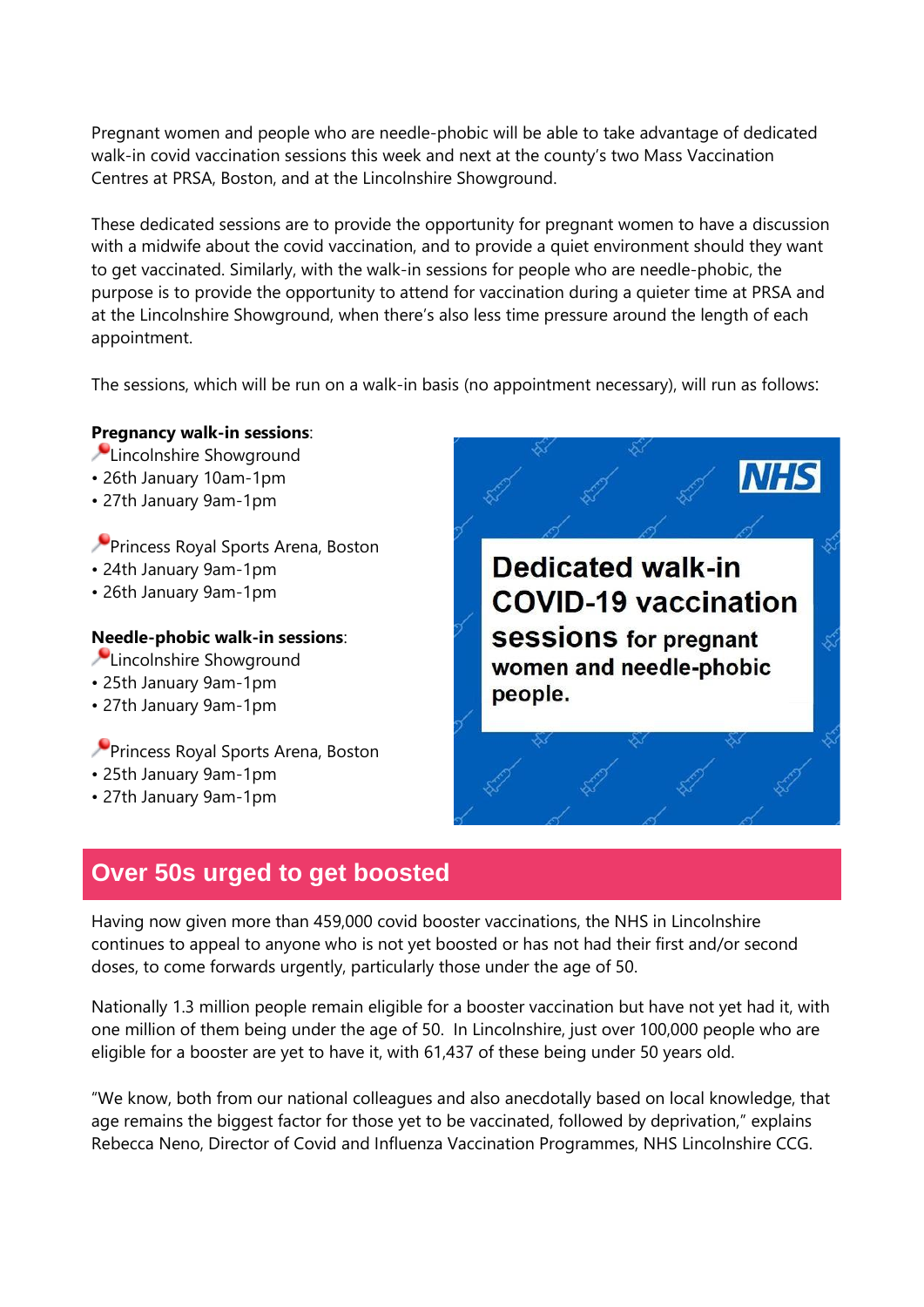"Having already boosted a significant proportion of those eligible in Lincolnshire, we are naturally still doing everything we can to encourage anyone who is yet to come forwards to be vaccinated to do so as soon as possible.

"As we've said previously, we think a lot of people see the national media headlines talking about the Omicron variant being milder for some than what has gone before, however, this is only the case for people who have either been vaccinated or who have had covid previously.

"The stark reality is that nationally 61% of those in ICU have had no vaccination and of the remaining patients 90% have not had a booster. Perhaps younger people – and I am thinking of anyone under 50 - think covid won't get them or affect them badly, but that's not guaranteed."

Sadly the increases in people being hospitalised by covid, across the country and in Lincolnshire, is being driven mostly by unvaccinated, or at least not fully vaccinated, younger people.

"Getting boosted and having your first and/or second doses if you haven't already, is the best way to give yourself maximum protection from covid, whether you are 25 or 75. Being boosted is key, particularly against Omicron, and we know the booster dose is continuing to give high levels of protection against severe disease and hospitalisation," comments Rebecca.

"It's never too late to get vaccinated and our vaccination teams across the county are still here for you, so please come forwards now if you have not yet been boosted or haven't had your first and/or second doses.

"You can book an appointment online via the [National Booking System](https://www.nhs.uk/conditions/coronavirus-covid-19/coronavirus-vaccination/book-coronavirus-vaccination/book-or-manage-a-booster-dose-of-the-coronavirus-covid-19-vaccine/) or by calling 119 for a vaccination site close to you, or you can have your vaccination on a walk-in basis/without an appointment at either of our two Mass Vaccination Centres at PRSA, Boston and at the Lincolnshire Showground," adds Rebecca.

## **Walk in COVID vaccination sessions this week**

**Monday 24th January** at **Bridge Church**, Portland St, Lincoln LN5 7NN**,** between 10am and 6pm, including boosters and first and second doses for anyone eligible (see below) including 12-15 year-olds provided a parent/guardian is present to consent.

**Monday 24th January** at **Fenside Community Centre**, Taverner Road, Boston PE21 8NL, between 1pm and 7pm, including boosters and first and second doses for anyone eligible (see below) including 12-15 year-olds provided a parent/guardian is present to consent.

**Tuesday 25th January** at **Bridge Church**, Portland St. Lincoln LN5 7NN, between 10am and 6pm, including boosters and first and second doses for anyone eligible (see below) including 12-15 year-olds provided a parent/guardian is present to consent.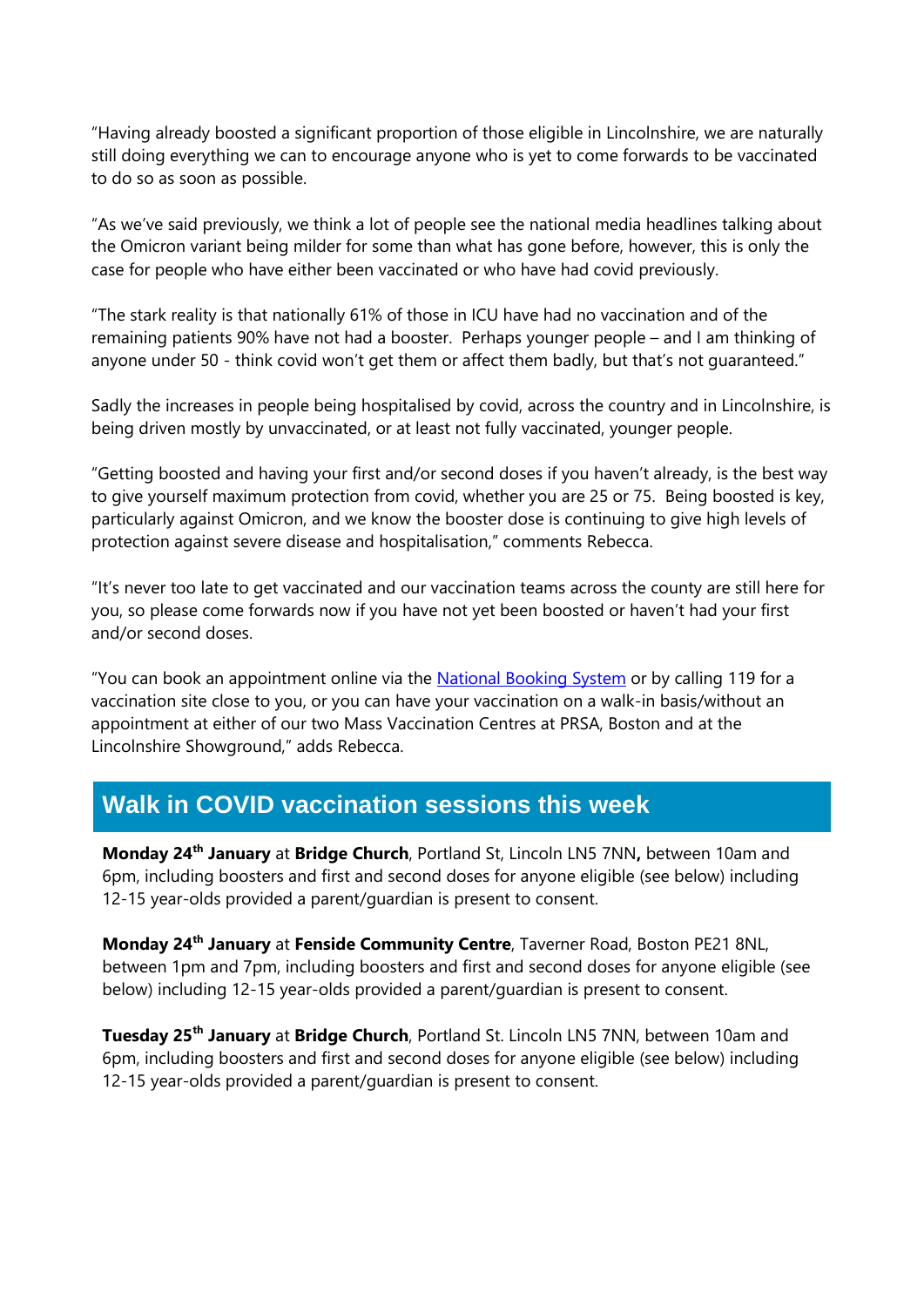**Tuesday 25th January** at **Fenside Community Centre**, Taverner Road, Boston PE21 8NL, between 1pm and 7pm, including boosters and first and second doses for anyone eligible (see below) including 12-15 year-olds provided a parent/guardian is present to consent.

**Wednesday 26th January** at **Fenside Community Centre**, Taverner Road, Boston PE21 8NL, between 1pm and 7pm, including boosters and first and second doses for anyone eligible (see below) including 12-15 year-olds provided a parent/guardian is present to consent.

**Thursday 27th January** at the **Wainfleet Coronation Hall,** High Street PE24 4BS, between 10am and 7pm, including boosters and first and second doses for anyone eligible (see below) including 12-15 year-olds provided a parent/guardian is present to consent.

**Thursday 27th January** at the **Engine Shed,** Lincoln, between 10am and 7pm, including boosters and first and second doses for anyone eligible (see below) including 12-15 year-olds provided a parent/guardian is present to consent.

**Friday 28th January** at **Boston College**, Skirbeck Road, Boston PE21 6JF, between 10am and 7pm, including boosters and first and second doses for anyone eligible (see below) including 12-15 year-olds provided a parent/guardian is present to consent.

**Friday 28th January** at **Bishop Grosseteste University**, Longdales Road, Lincoln LN1 3DY, between 10am and 7pm, including boosters and first and second doses for anyone eligible (see below) including 12-15 year-olds provided a parent/guardian is present to consent.

**Saturday 29th January** at **Boston Local Community Centre**, Mitre Lane PE21 6EB (behind the old Marks and Spencer), between 10am and 6pm, including boosters and first and second doses for anyone eligible (see below) including 12-15 year-olds provided a parent/guardian is present to consent.

**Saturday 29th January** at **Lincoln City FC**, LNER Stadium, LN5 8LD, between 12pm and 3pm (in the Fan Village), including boosters and first and second doses for anyone eligible (see below) including 12-15 year-olds provided a parent/guardian is present to consent.

**Sunday 30th January** at **Lincoln City FC**, LNER Stadium, LN5 8LD, between 10am and 4pm (Stacey West car park), including boosters and first and second doses for anyone eligible (see below) including 12-15 year-olds provided a parent/guardian is present to consent.

**Sunday 30th January** at the **Boston Local Community Centre,** Mitre Lane PE21 6EB (behind the old Marks and Spencer), between 10am and 4pm, including boosters and first and second doses for anyone eligible (see below) including 12-15 year-olds provided a parent/guardian is present to consent.

The pop-up sessions above allow anyone eligible to get vaccinated without an appointment, whether that be a booster (16 and over) or for first and second doses (available to anyone aged 16 and over, as well as 12-15 year-olds provided a parent/guardian is present to consent).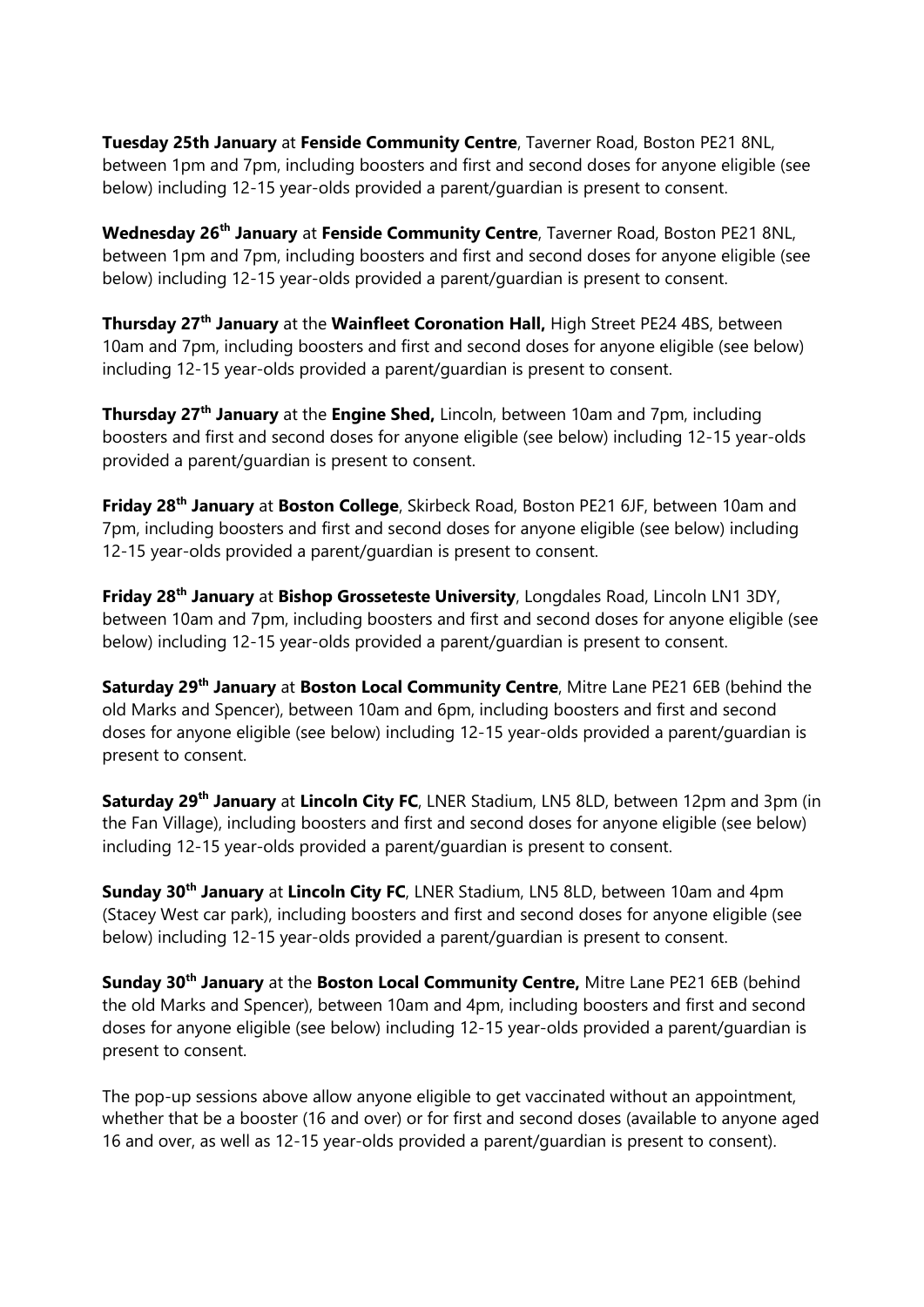## **Covid booster and Flu vaccinations available for those who are eligible**

#### **Booster Vaccines**

If you're eligible, you can pre-book your COVID-19 booster appointment from three months (91 days) after your second dose. Book or manage a booster dose of the coronavirus (COVID-19) vaccine at [http://ow.ly/LtuE50GLero](http://ow.ly/LtuE50GLero?fbclid=IwAR3XJEWleqYaBsRKKEZvzOQTPhh6xJMHMX7CjAbY_UUfz6ZWyBf0D1-L7zQ)

#### **Flu Vaccines**

Many adults, most children and all pregnant women are eligible for a free flu vaccine. Find out who is eligible and where you can get the flu vaccine at [www.nhs.uk/wintervaccinations](http://www.nhs.uk/wintervaccinations?fbclid=IwAR1SzErYHhJMDfl_VlN1aZcnq-67N6npy7XQ2Y4ZA4Yp1fEVZXhfvNfkDrs)

## **Get involved with surrounding CCGs**

**If you live on the border of Lincolnshire, you may access some of your healthcare outside the county**

If you want to be involved and have your say regarding health and care services outside of Lincolnshire, follow the below link:

#### **[Get Involved with surrounding CCGs](https://lincolnshireccg.nhs.uk/get-involved/how-to-get-involved/get-involved-with-surrounding-ccgs/) – Lincolnshire CCG**

## **Hot off the press!**

**Keep up to date with the latest news and what's happening across Lincolnshire NHS**

[Military personnel supporting Lincolnshire hospitals with patient care -](https://www.ulh.nhs.uk/news/military-personnel-supporting-lincolnshire-hospitals-with-patient-care/) United Lincolnshire [Hospitals \(ulh.nhs.uk\)](https://www.ulh.nhs.uk/news/military-personnel-supporting-lincolnshire-hospitals-with-patient-care/)

## **Stay connected – follow us on social media!**